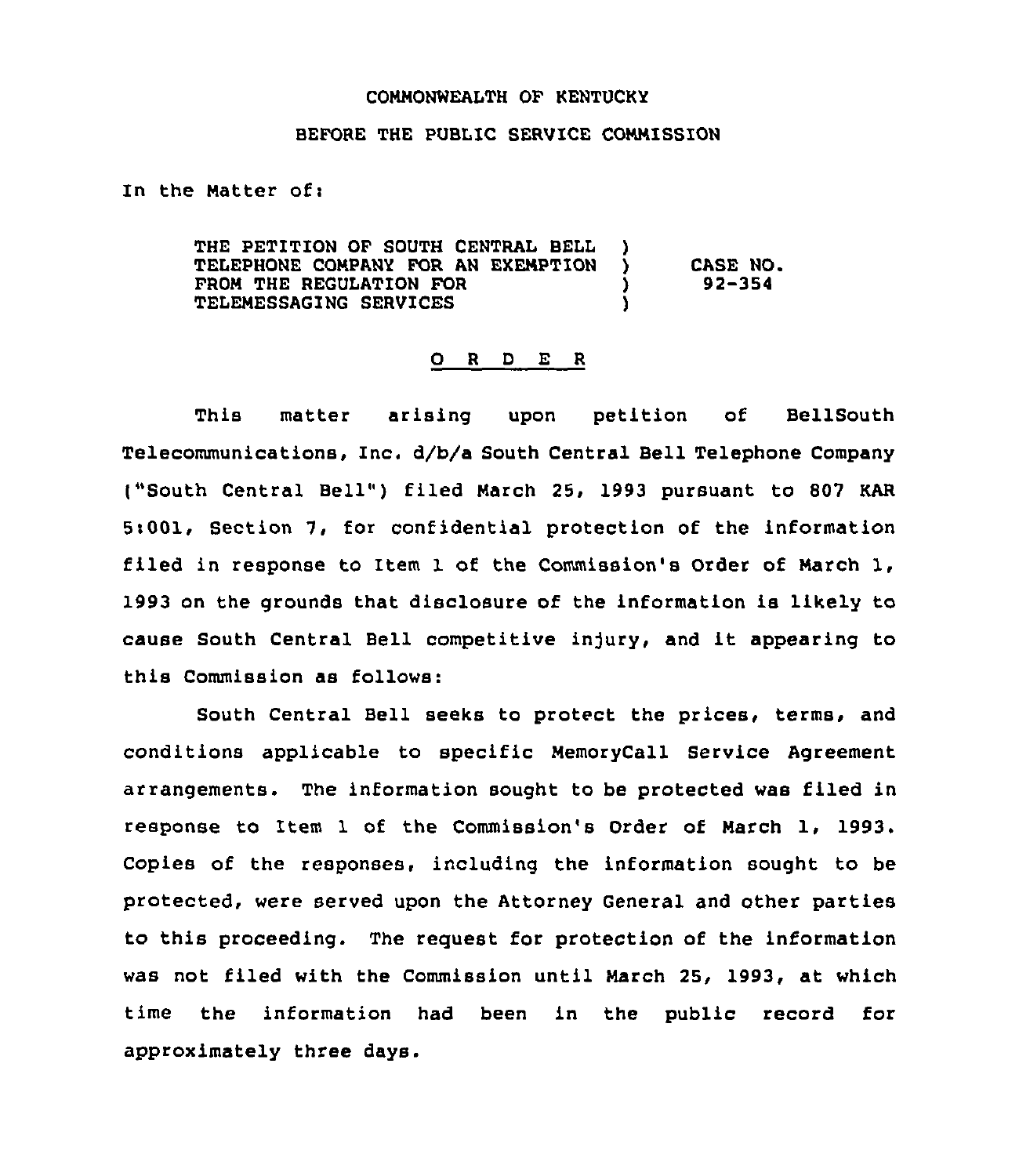KRS 61.872(1) requires information filed with the Commission to be available for public inspection unless specifically exempted by statute. Exemptions from this requirement are provided in KRS 61.878(1). That section of the statute exempts certain commercial information confidentially disclosed to the Commission. Because the exemption is limited to confidential information, information that may be obtained from other sources or information that is or has been <sup>a</sup> part of'he public record is not entitled to protection.

The information sought to be protected in this proceeding was flied on March 22, 1993 and remained in the public record until March 25, 1993. During the interim, the information was generally available for public inspection. Additionally, copies of the information were served upon the Attorney General and presumably avai1able for public inspection in that office. Therefore, the information can no longer be considered confidential and is not entitled to protection.

This Commission being otherwise sufficiently advised,

IT IS ORDERED that:

1. The petition to protect as confidential the information filed by South Central Bell in response to Item 1 of the Commission's Order of March 1, 1993, which South Central Bell has petitioned be withheld from public disclosure, be and is hereby denied.

2. The information sought to be protected from disclosure shall be held as confidential and proprietary for a period of 20 days from the date of this Order, at the expiration of which it

 $-2-$